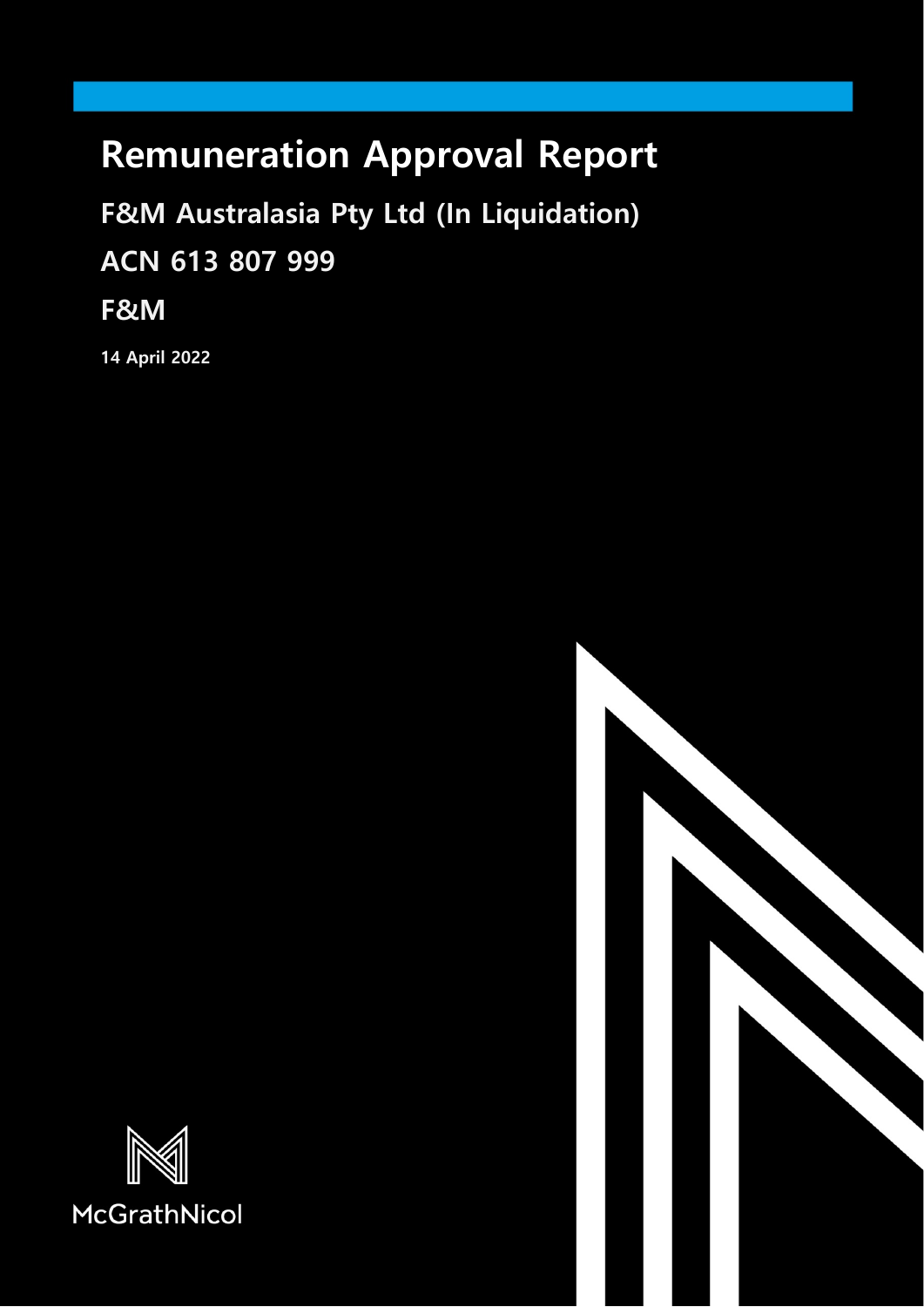This remuneration approval report provides you with information to assist you to make an informed decision regarding the approval of our proposed remuneration for undertaking the liquidation of F&M.

The report has the following information:

| 2 |  |  |  |  |  |
|---|--|--|--|--|--|
| 3 |  |  |  |  |  |
| 4 |  |  |  |  |  |
| 5 |  |  |  |  |  |
| 6 |  |  |  |  |  |
|   |  |  |  |  |  |
|   |  |  |  |  |  |
|   |  |  |  |  |  |
|   |  |  |  |  |  |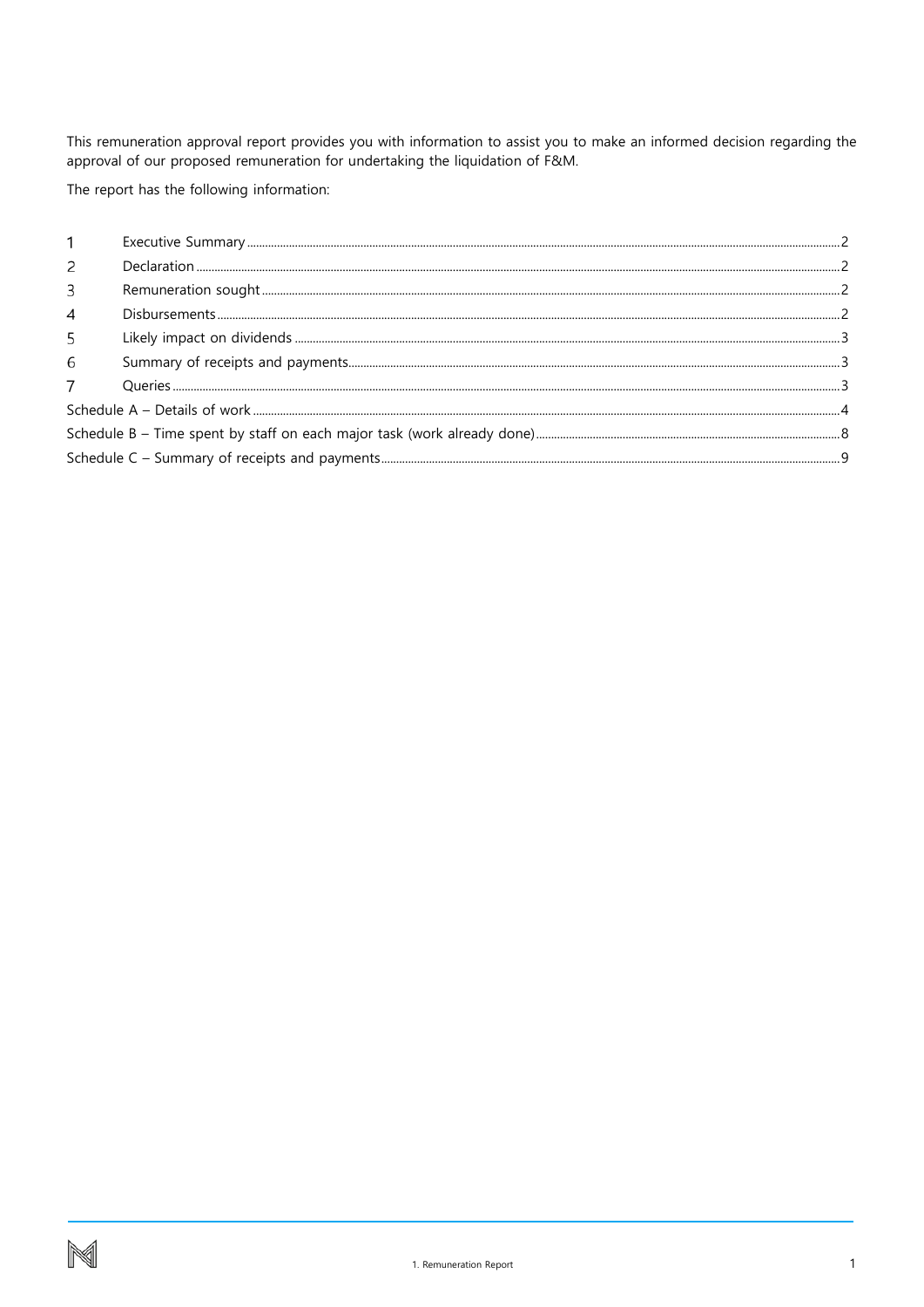#### <span id="page-2-0"></span> $\mathbf{1}$ **Executive Summary**

We are asking creditors to approve my remuneration of \$49,968 (excluding GST).

Details of remuneration and disbursements can be found in sections 3 and 4 of this report.

Creditors will be asked to approve our remuneration via a proposal without a meeting.

We estimate that the total cost of this liquidation will be \$49,968.

#### <span id="page-2-1"></span> $\overline{2}$ **Declaration**

We have undertaken an assessment of this remuneration and disbursements claim in accordance with the law and applicable professional standards. We are satisfied that the remuneration and disbursements claimed is necessary and proper.

We have reviewed the work in progress report for the liquidation to ensure that remuneration is only being claimed for necessary and proper work performed.

#### <span id="page-2-2"></span>3 **Remuneration sought**

The remuneration we are asking creditors to approve is as follows:

| <b>Remuneration</b><br>for  | <b>Period</b>                         | <b>Amount</b><br>(ex GST) | Rates to apply                                              | When it will be drawn                     |
|-----------------------------|---------------------------------------|---------------------------|-------------------------------------------------------------|-------------------------------------------|
| Work I have<br>already done | 19 January<br>2022 to 8 April<br>2022 | \$29,968                  | Provided in my Initial                                      | Immediately, when funds<br>are available. |
| Future work                 | 9 April 2022 to<br>completion         | \$20,000                  | Remuneration Notice sent to<br>creditors on 2 February 2022 | When funds are available.                 |
| <b>Total</b>                |                                       | \$49,968                  |                                                             |                                           |

Details of the work already done and future work that we intend to do are included at Schedule A.

Schedule B includes a breakdown of time spent by the appointees and staff members on each major task for work we have already done.

Actual resolutions to be put to the meeting are detailed below for your information. These resolutions also appear in the proposal form provided to you.

### **Work I have already done**: from 19 January 2022 to 8 April 2022

"That the remuneration of the Liquidators for the period 119 January 2022 to 8 April 2022, calculated at hourly rates as detailed in the Initial Remuneration Notice dated 2 February 2022, is determined in the sum of \$29,968, exclusive of GST."

### **Future work**: from 9 April 2022 to completion

"That the future remuneration of the Liquidators from 9 April 2022 to completion to completion is determined at a sum equal to the cost of time spent by the Liquidators and their partners and staff, calculated at the hourly rates as detailed in the Initial Remuneration Notice dated 2 February 2022, up to a capped amount of \$20,000, exclusive of GST."

#### <span id="page-2-3"></span>**Disbursements**  4

We are not required to seek creditor approval for costs paid to third parties, or where we are recovering a cost incurred on behalf of the administration, but we must provide details to creditors.

We are required to obtain creditors' consent for the payment of a disbursement where we, or a related entity of ourselves, may directly, or indirectly, obtain a profit.

For more information about disbursements, please refer to the Initial Remuneration Notice sent to you on 2 February 2022.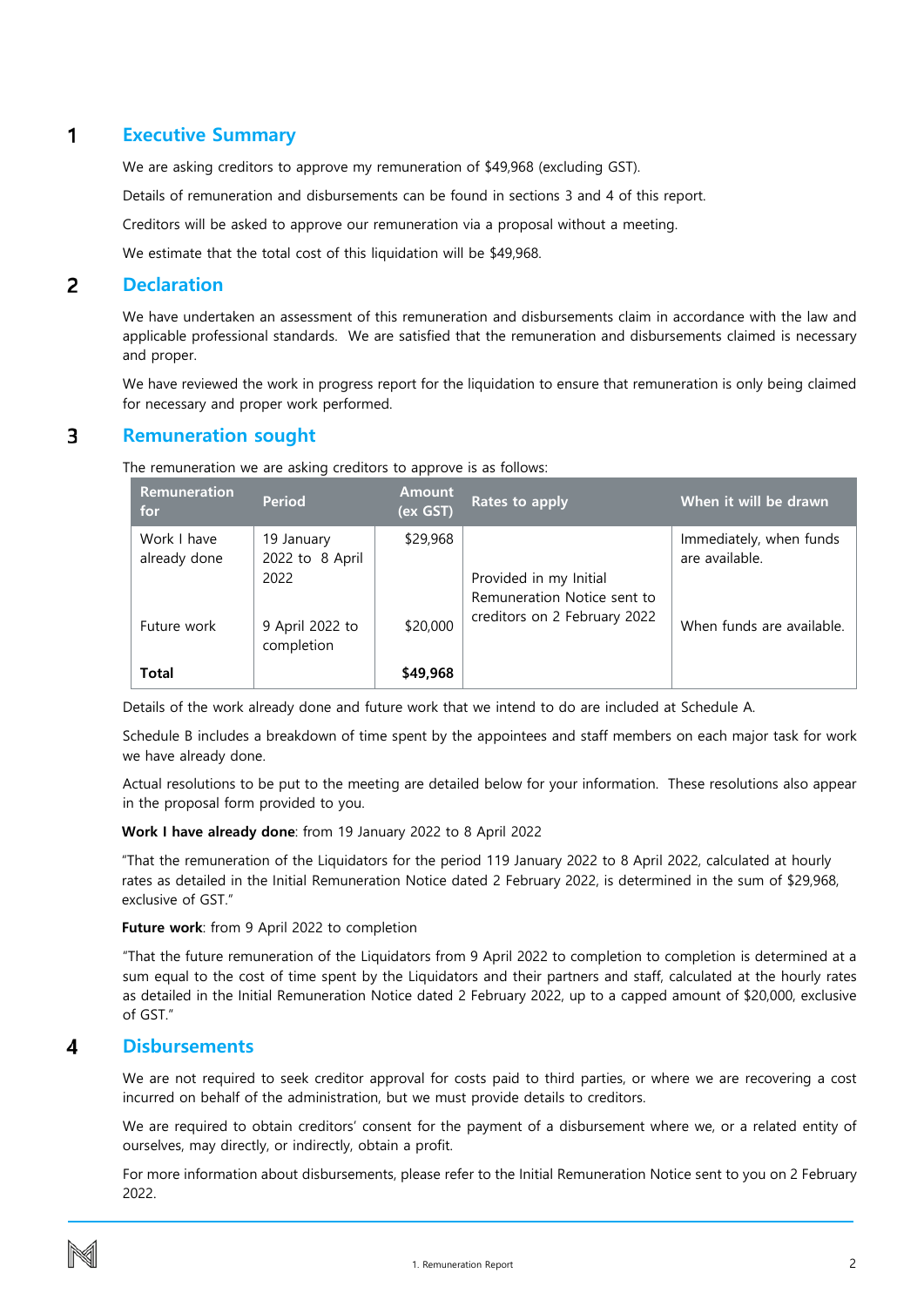The following external disbursements have been paid by McGrathNicol and relate to the liquidation. These amounts will be reimbursed to McGrathNicol at cost form the liquidation bank account.

| <b>External disbursements at cost for the period 19 January 2022 to 8 April 2022</b> | <b>Amount (ex GST)</b> |
|--------------------------------------------------------------------------------------|------------------------|
| Searches                                                                             | \$64                   |
| <b>Total</b>                                                                         | \$64                   |

#### <span id="page-3-0"></span>5 **Likely impact on dividends**

It is both reasonable and appropriate for a professional service provider to be remunerated for their services. An external administrator is entitled to be remunerated for necessary work that is properly performed. That work generates the funds that may be recovered for the benefit of creditors and other stakeholders.

The impact of the approval of the external administrator's remuneration is that the remuneration will then be paid provided sufficient funds are generated to enable it to be paid. The remuneration will be paid from those funds that are generated prior to the payment of most creditors in the external administration.

It is noted that funds would only be available to any stakeholder as a consequence of the work necessarily undertaken by the external administrator.

If a dividend or distribution is to be paid to stakeholders, there is also necessary work that must be undertaken by the external administrator to properly adjudicate on claims and distribute any available funds.

#### <span id="page-3-1"></span>6 **Summary of receipts and payments**

A summary of the receipts and payments for the liquidation for the period 19 January 2022 to 8 April 2022 is included at Schedule D to this report.

#### <span id="page-3-2"></span> $\overline{7}$ **Queries**

If you have any queries regarding the information in this report, please contact Phoebe Donaldson on 08 6363 7619.

You can also access information that may assist you on the following websites:

- ARITA at www.arita.com.au/creditors
- ASIC at www.asic.gov.au (search for "INFO 85").

Further supporting documentation for our remuneration claim can be provided to creditors on request. Dated: 14 April 2022

Rob Kirman Liquidator Attachments: Schedule A – Details of work Schedule B – Time spent by staff on each major task Schedule C – Summary of receipts and payments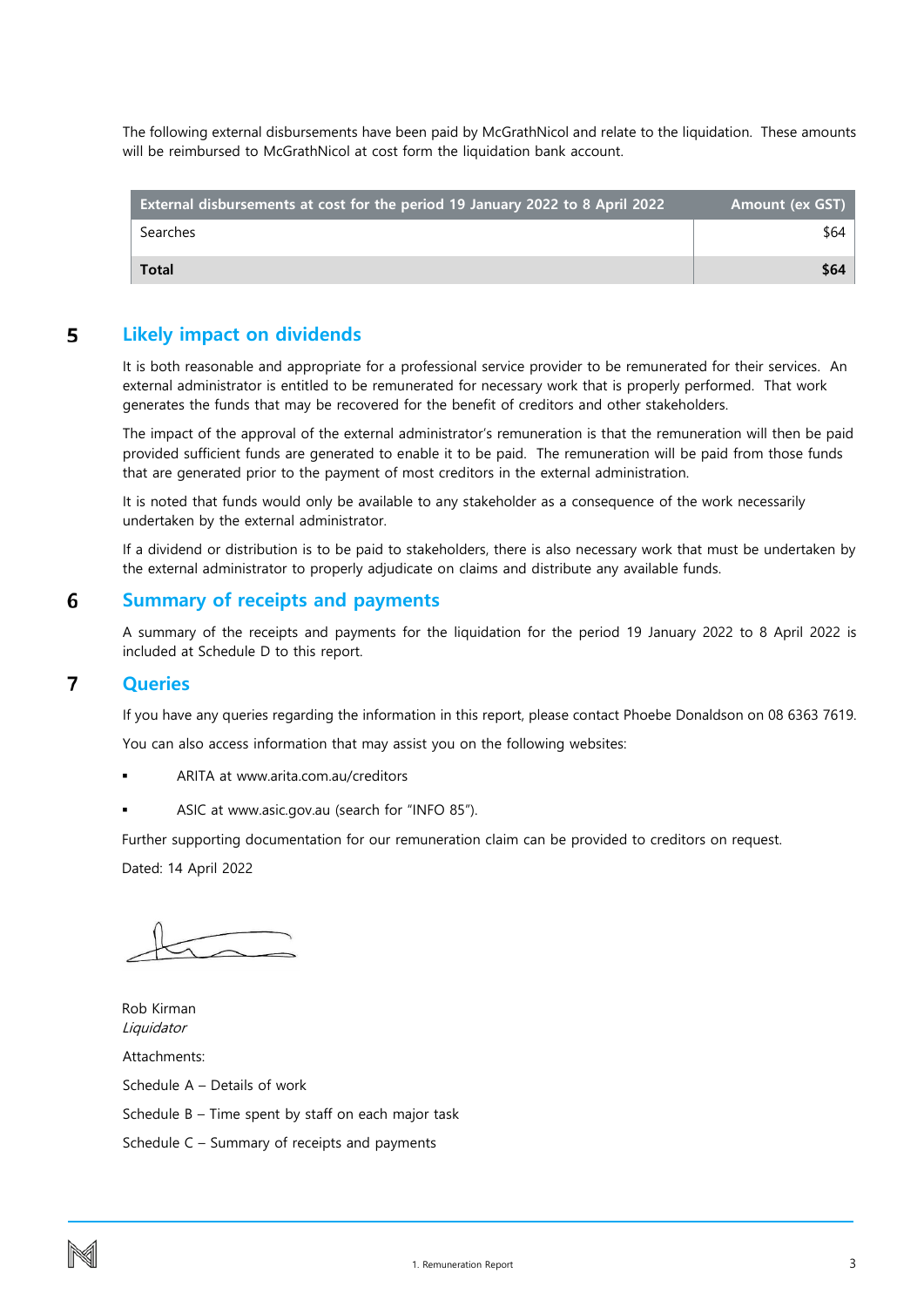### <span id="page-4-0"></span>**Schedule A – Details of work**

|                         |                              | Work already done                                                          |  |  |  |  |  |
|-------------------------|------------------------------|----------------------------------------------------------------------------|--|--|--|--|--|
| <b>Period</b>           |                              | 19 January 2022 to 8 April 2022                                            |  |  |  |  |  |
| Amount (ex GST)         |                              | \$29,968                                                                   |  |  |  |  |  |
| <b>Task Area</b>        | <b>General Description</b>   | <b>Tasks</b>                                                               |  |  |  |  |  |
| Assets<br>17.6 hours    | Monies                       | Secure bank cheque and deposit to Liquidators bank account                 |  |  |  |  |  |
| \$7,852                 |                              | Liaise with Westpac in relation to closed bank account and obtaining       |  |  |  |  |  |
|                         |                              | bank statements                                                            |  |  |  |  |  |
|                         |                              | Issued correspondence to 73 financial institutions to confirm if any other |  |  |  |  |  |
|                         |                              | bank accounts are held in the name of F&M                                  |  |  |  |  |  |
|                         | Debtors                      | Review and identify debtors via MYOB and Director's ROCAP                  |  |  |  |  |  |
|                         |                              | Reconcile debtor listings via MYOB accounts and the Director's ROCAP       |  |  |  |  |  |
|                         |                              | Draft and issue correspondence to debtors for collection of pre-           |  |  |  |  |  |
|                         |                              | appointment debts                                                          |  |  |  |  |  |
|                         | Asset investigation          | Correspondence with third parties to obtain records and understand         |  |  |  |  |  |
|                         |                              | F&M's asset position                                                       |  |  |  |  |  |
|                         |                              | Correspondence with the Department of Transport to search for vehicles     |  |  |  |  |  |
|                         |                              | registered (and formerly registered) to F&M                                |  |  |  |  |  |
|                         |                              | Review depreciation schedule provided by pre-appointment accountant        |  |  |  |  |  |
|                         |                              | Attend site to inspect the assets located at the Premises                  |  |  |  |  |  |
|                         |                              | Correspondence to family members of the Director and former                |  |  |  |  |  |
|                         |                              | employees to investigate the location of motor vehicles                    |  |  |  |  |  |
| Creditors<br>18.6 hours | Creditor Enquiries, Requests | Receive and respond to creditor enquiries                                  |  |  |  |  |  |
| \$8,879                 | & Directions                 | Prepare initial correspondence to creditors and their representatives      |  |  |  |  |  |
|                         |                              | Compile information requested by creditors                                 |  |  |  |  |  |
|                         |                              | Upload correspondence to McGrathNicol website                              |  |  |  |  |  |
|                         |                              | Review Personal Property Security Register to assess potential secured     |  |  |  |  |  |
|                         |                              | creditor claims of F&M                                                     |  |  |  |  |  |
|                         | Creditor reports             | Prepare initial notification to creditors on appointment                   |  |  |  |  |  |
|                         |                              | Prepare Statutory Report by Liquidator and this Remuneration Approval      |  |  |  |  |  |
|                         |                              | Report                                                                     |  |  |  |  |  |
|                         | Proposal to creditors        | Prepare proposal notices and voting forms                                  |  |  |  |  |  |
|                         |                              | Forward notice of proposal to all known creditors                          |  |  |  |  |  |
|                         | Deal with proofs of debt     | Receive PODs from claimants and correspond accordingly                     |  |  |  |  |  |
|                         | (POD)                        |                                                                            |  |  |  |  |  |
| Employees<br>6.0 hours  | Employee queries             | Receive and follow up employee enquiries                                   |  |  |  |  |  |
| \$2,638                 |                              | Prepare letters to employees advising of their entitlements and options    |  |  |  |  |  |
|                         |                              | available                                                                  |  |  |  |  |  |
|                         |                              | Prepare correspondence in response to employee's queries                   |  |  |  |  |  |
|                         | Calculation of entitlements  | Calculate employee entitlements                                            |  |  |  |  |  |
|                         |                              | Review employee files and company's books and records                      |  |  |  |  |  |

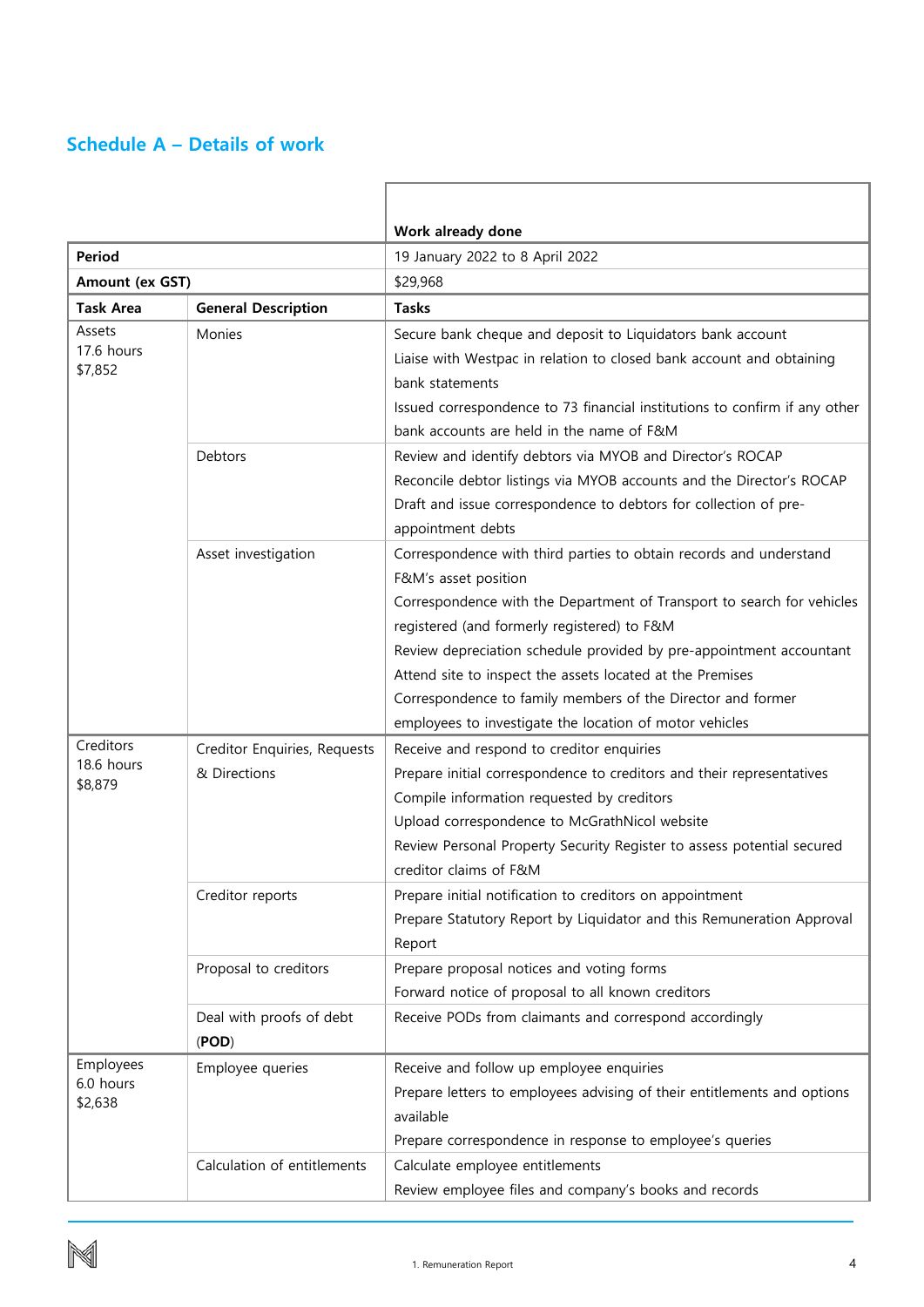|                                       |                             | Reconcile superannuation accounts and calculate amounts owed                                                                                                                                                                                                                                                                                                                                                                                                                                                                                              |  |  |  |  |
|---------------------------------------|-----------------------------|-----------------------------------------------------------------------------------------------------------------------------------------------------------------------------------------------------------------------------------------------------------------------------------------------------------------------------------------------------------------------------------------------------------------------------------------------------------------------------------------------------------------------------------------------------------|--|--|--|--|
| Investigation<br>3.9 hours<br>\$2,040 | Conduct investigations      | Send initial request to directors for Report on Company Activities &<br>Property (ROCAP)<br>Obtain company books and records and conduct a review of the records<br>Write to Westpac to obtain copies of F&M's bank statements<br>Obtain and review F&M's bank statements that may be preferential in<br>nature<br>Obtain and review records from the DoT for transactions that be<br>voidable by the Liquidators<br>Correspond with third parties to obtain F&M's books and records<br>Review specific transactions and liaise with former employees and |  |  |  |  |
|                                       |                             | related parties regarding certain transactions                                                                                                                                                                                                                                                                                                                                                                                                                                                                                                            |  |  |  |  |
| Administration<br>23.7 hours          | Correspondence              | Issue notification of the Liquidator's appointment to F&M                                                                                                                                                                                                                                                                                                                                                                                                                                                                                                 |  |  |  |  |
| \$10,337                              | Document maintenance/file   | Maintain physical and electronic engagement file                                                                                                                                                                                                                                                                                                                                                                                                                                                                                                          |  |  |  |  |
|                                       | review/checklist            | Regularly update checklists                                                                                                                                                                                                                                                                                                                                                                                                                                                                                                                               |  |  |  |  |
|                                       | Insurance                   | Notify insurers of appointment and obtain initial OpenCover                                                                                                                                                                                                                                                                                                                                                                                                                                                                                               |  |  |  |  |
|                                       |                             | Investigate potential pre-appointment insurance refunds                                                                                                                                                                                                                                                                                                                                                                                                                                                                                                   |  |  |  |  |
|                                       | Bank account administration | Prepare correspondence for any Company bank accounts                                                                                                                                                                                                                                                                                                                                                                                                                                                                                                      |  |  |  |  |
|                                       |                             | Request bank statements                                                                                                                                                                                                                                                                                                                                                                                                                                                                                                                                   |  |  |  |  |
|                                       |                             | Set up liquidation bank account                                                                                                                                                                                                                                                                                                                                                                                                                                                                                                                           |  |  |  |  |
|                                       |                             | Correspond with former employees and related parties regarding                                                                                                                                                                                                                                                                                                                                                                                                                                                                                            |  |  |  |  |
|                                       |                             | specific transfers                                                                                                                                                                                                                                                                                                                                                                                                                                                                                                                                        |  |  |  |  |
|                                       | ASIC forms                  | Notify ASIC of our appointment                                                                                                                                                                                                                                                                                                                                                                                                                                                                                                                            |  |  |  |  |
|                                       |                             | Prepare and lodge ASIC forms                                                                                                                                                                                                                                                                                                                                                                                                                                                                                                                              |  |  |  |  |
|                                       |                             | Correspond with ASIC regarding statutory forms                                                                                                                                                                                                                                                                                                                                                                                                                                                                                                            |  |  |  |  |
|                                       |                             | Prepare notices for the ASIC Published Notices Website                                                                                                                                                                                                                                                                                                                                                                                                                                                                                                    |  |  |  |  |
|                                       | ATO and other statutory     | Notify the ATO of the Liquidators' appointment                                                                                                                                                                                                                                                                                                                                                                                                                                                                                                            |  |  |  |  |
|                                       | reporting                   | Notify other statutory authorities of appointment                                                                                                                                                                                                                                                                                                                                                                                                                                                                                                         |  |  |  |  |
|                                       | Planning/Review             | Discuss status of external administration                                                                                                                                                                                                                                                                                                                                                                                                                                                                                                                 |  |  |  |  |

|                                          |                            | <b>Future work</b>                                                                                                                                                                                                                                                                                                |  |  |  |  |
|------------------------------------------|----------------------------|-------------------------------------------------------------------------------------------------------------------------------------------------------------------------------------------------------------------------------------------------------------------------------------------------------------------|--|--|--|--|
| Period                                   |                            | 9 April 2022 to completion                                                                                                                                                                                                                                                                                        |  |  |  |  |
| <b>Amount (ex GST)</b>                   |                            | \$20,000                                                                                                                                                                                                                                                                                                          |  |  |  |  |
| <b>Task Area</b>                         | <b>General Description</b> | <b>Tasks</b>                                                                                                                                                                                                                                                                                                      |  |  |  |  |
| Assets<br>Asset investigation<br>\$5,000 |                            | Further correspondence with third parties to obtain records and<br>understand F&M's asset position<br>Engage relevant parties, agents and/or solicitors if other assets are<br>discovered through the investigation proves<br>Consider responses from purchasers in relation to any motor vehicles<br>sold by F&M |  |  |  |  |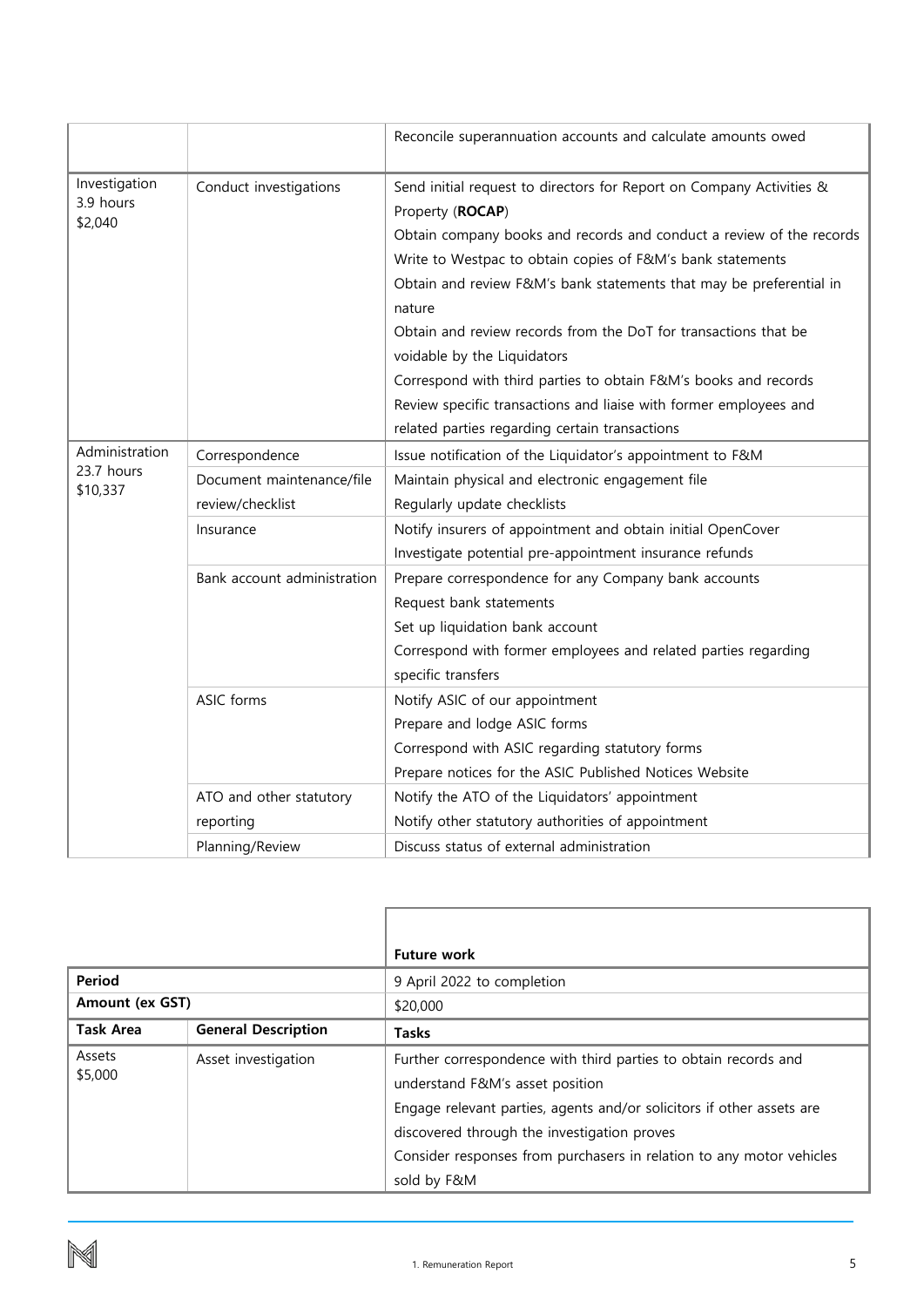| Creditors                   | Creditor Enquiries, Requests | Prepare and issue ongoing correspondence to creditors and their          |  |  |  |  |  |
|-----------------------------|------------------------------|--------------------------------------------------------------------------|--|--|--|--|--|
| \$4,000                     | & Directions                 | representatives                                                          |  |  |  |  |  |
|                             |                              | Consider reasonableness of any requests or directions from creditors for |  |  |  |  |  |
|                             |                              | information, documents or a report and document reasons for not          |  |  |  |  |  |
|                             |                              | complying (if required)                                                  |  |  |  |  |  |
|                             |                              | Compile information requested by creditors                               |  |  |  |  |  |
|                             | Creditor reports             | Finalise and issue this Statutory Report by Liquidator                   |  |  |  |  |  |
|                             | Deal with proofs of debt     | Receive PODs from claimants                                              |  |  |  |  |  |
|                             | (POD)                        |                                                                          |  |  |  |  |  |
|                             | Proposals to Creditors       | Prepare proposal notices and voting forms                                |  |  |  |  |  |
|                             |                              | Forward notice of proposal to all known creditors                        |  |  |  |  |  |
|                             |                              | Review votes and determine outcome of proposal                           |  |  |  |  |  |
|                             |                              | Prepare and lodge proposal outcome with ASIC                             |  |  |  |  |  |
| Employees<br>\$1,000        | Employee queries             | Receive and follow up employee enquiries                                 |  |  |  |  |  |
|                             |                              | Prepare correspondence in response to employee's queries                 |  |  |  |  |  |
|                             | Fair Entitlements Guarantee  | Correspond with FEG                                                      |  |  |  |  |  |
|                             | (FEG)                        | Prepare verification spreadsheet                                         |  |  |  |  |  |
|                             |                              | Prepare FEG quotations                                                   |  |  |  |  |  |
|                             |                              | Complete FEG questionnaires                                              |  |  |  |  |  |
| Investigation               | Conduct investigations       | Further review company books and records                                 |  |  |  |  |  |
| \$7,000                     |                              | Finalise investigations into voidable transactions and commence action   |  |  |  |  |  |
|                             |                              | against related party, if appropriate                                    |  |  |  |  |  |
|                             |                              | Further review specific transactions and liaise with former employees    |  |  |  |  |  |
|                             |                              | and related parties regarding certain transactions                       |  |  |  |  |  |
|                             |                              | Investigate transfer of motor vehicles prior to the Liquidators'         |  |  |  |  |  |
|                             |                              | appointment and recover any motor vehicles that were not disposed of     |  |  |  |  |  |
|                             |                              | in arm's length transactions                                             |  |  |  |  |  |
|                             |                              | Prepare comparative financial statements                                 |  |  |  |  |  |
|                             |                              | Finalise investigations workpaper                                        |  |  |  |  |  |
|                             | ASIC reporting               | Prepare report to ASIC under s533                                        |  |  |  |  |  |
|                             |                              | Liaise with ASIC if required                                             |  |  |  |  |  |
| Administration              | Document maintenance/file    | Conduct six monthly file reviews                                         |  |  |  |  |  |
| \$3,000<br>review/checklist |                              | Maintain physical and electronic engagement file                         |  |  |  |  |  |
|                             |                              | Update checklists                                                        |  |  |  |  |  |
|                             | Bank account administration  | Request additional bank statements if required                           |  |  |  |  |  |
|                             |                              | Perform bank account reconciliations                                     |  |  |  |  |  |
|                             |                              | Correspond with bank regarding specific transfers                        |  |  |  |  |  |
|                             |                              | Prepare correspondence to close accounts                                 |  |  |  |  |  |
|                             | ASIC forms                   | Prepare and lodge ASIC forms including the form 5602 and form 5603       |  |  |  |  |  |
|                             |                              | Correspond with ASIC regarding statutory forms                           |  |  |  |  |  |
|                             | ATO and other statutory      | Notify ATO of ceasing to act                                             |  |  |  |  |  |
|                             | reporting                    | Prepare BAS                                                              |  |  |  |  |  |
|                             | Finalisation                 | Cancel ABN/GST registration                                              |  |  |  |  |  |
|                             |                              | Complete checklists                                                      |  |  |  |  |  |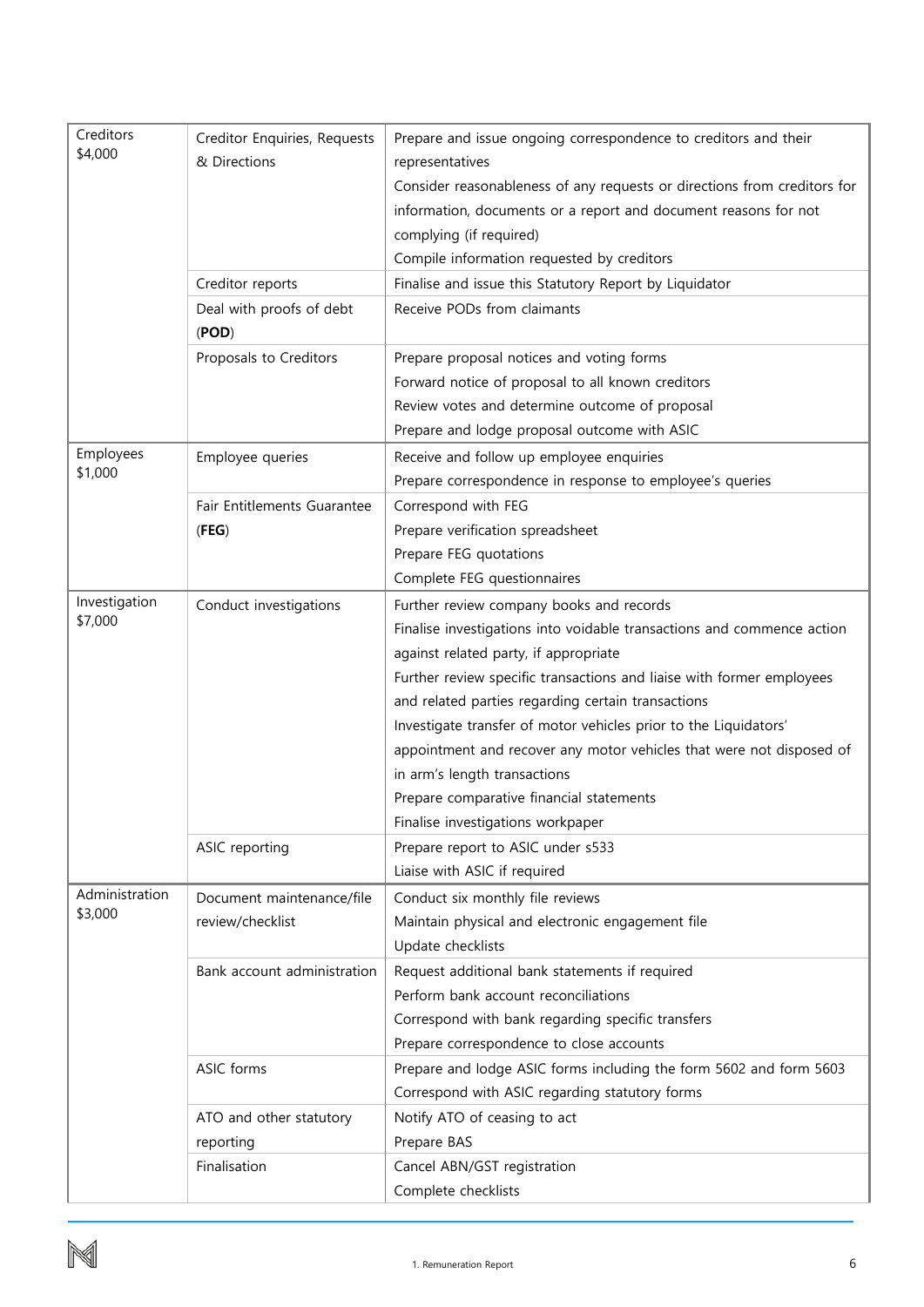| Planning/Review           | Discuss status of external administration via regular team meetings |
|---------------------------|---------------------------------------------------------------------|
| Books and records/storage | File and archive books and records                                  |
|                           | Send job files to storage                                           |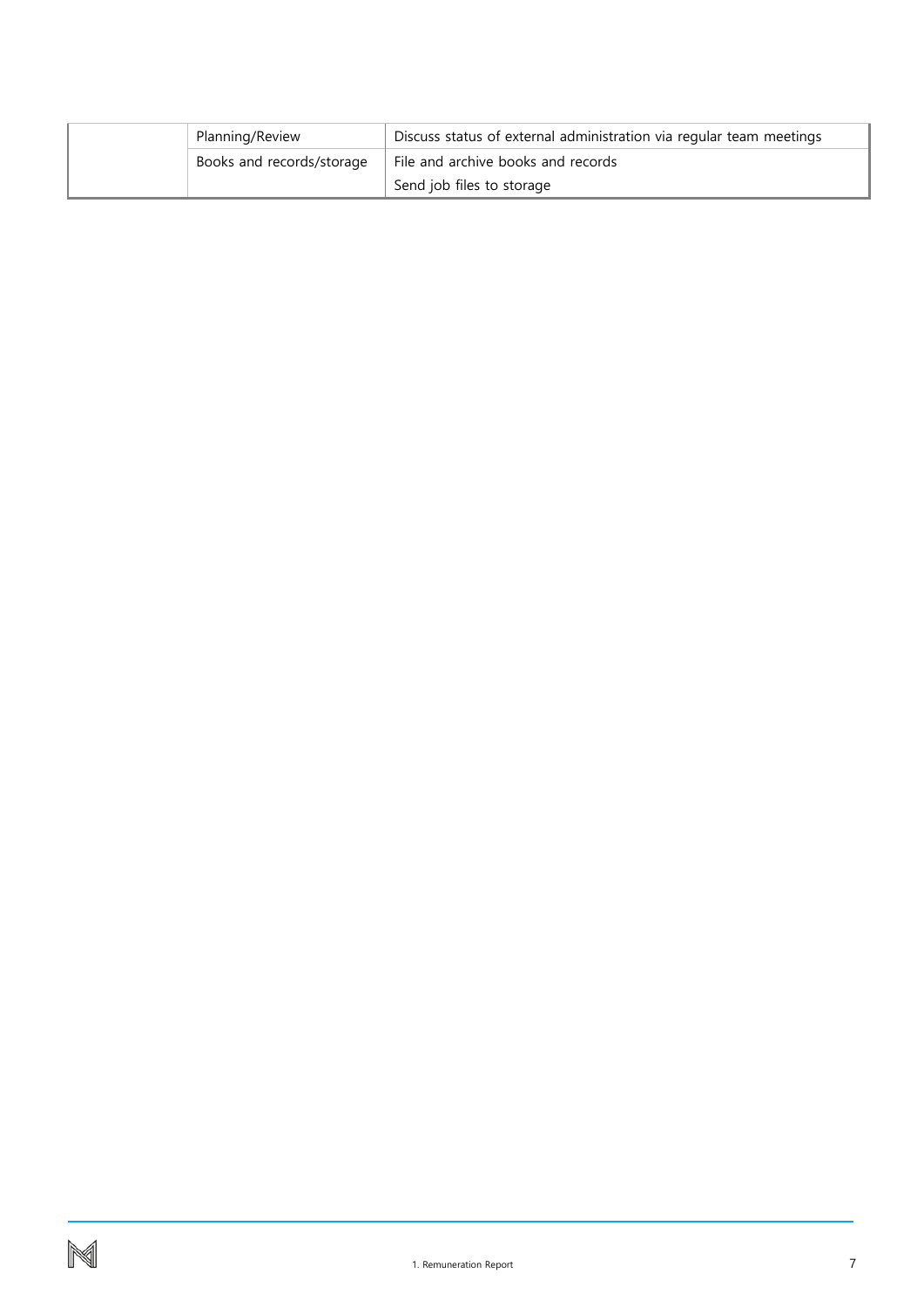## **Schedule B – Time spent by staff on each major task (work already done)**

**Resolution 1: from 19 January 2022 to 8 April 2022**

<span id="page-8-0"></span>

|                  | F&M Australasia Pty Ltd (In Liquidation) - Fee summary as at 8 April 2022 (excl. GST) |      |              |        |                          |                          |                          |                          |                          |                          |                          |                          |                               |       |
|------------------|---------------------------------------------------------------------------------------|------|--------------|--------|--------------------------|--------------------------|--------------------------|--------------------------|--------------------------|--------------------------|--------------------------|--------------------------|-------------------------------|-------|
|                  |                                                                                       |      | <b>Total</b> |        | Assets                   |                          | <b>Creditors</b>         |                          | <b>Employees</b>         |                          | Investigation            |                          | Statutory &<br>Administration |       |
| <b>Employee</b>  | <b>Position</b>                                                                       | Rate | <b>Hours</b> |        | <b>Hours</b>             |                          | <b>Hours</b>             | \$                       | <b>Hours</b>             |                          | <b>Hours</b>             |                          | <b>Hours</b>                  | \$    |
| Rob Kirman       | Partner                                                                               | 650  | 2.6          | 1,690  | 0.3                      | 195                      | 1.3                      | 845                      | $\overline{\phantom{a}}$ |                          | $\overline{\phantom{0}}$ | $\overline{\phantom{a}}$ | 1.0                           | 650   |
| Shane Hurst      | Director                                                                              | 575  | 13.7         | 7,878  | 1.5                      | 863                      | 4.1                      | 2,358                    | 0.4                      | 230                      | 2.5                      | 1,438                    | 5.2                           | 2,990 |
| Phoebe Donaldson | Senior Accountant                                                                     | 430  | 46.0         | 19,780 | 14.9                     | 6,407                    | 11.3                     | 4,859                    | 5.6                      | 2,408                    | 1.4                      | 602                      | 12.8                          | 5,504 |
| Andrea Palmer    | Admin Level 3                                                                         | 200  | 1.1          | 220    |                          | $\overline{\phantom{a}}$ |                          | -                        |                          |                          |                          | $\overline{\phantom{a}}$ | 1.1                           | 220   |
| Alvita Silva     | Admin Level 3                                                                         | 200  | 0.8          | 160    |                          | $\overline{\phantom{0}}$ |                          | $\overline{\phantom{0}}$ |                          |                          |                          | -                        | 0.8                           | 160   |
| Dylan Schlaadt   | Admin Level 4                                                                         | 200  | 1.2          | 240    | $\overline{\phantom{a}}$ | $\overline{\phantom{0}}$ | $\overline{\phantom{0}}$ | -                        | ۰                        | $\overline{\phantom{a}}$ |                          | $\sim$                   | 1.2                           | 240   |
| Total            |                                                                                       |      | 65.4         | 29,968 | 16.7                     | 7,465                    | 16.7                     | 8,062                    | 6.0                      | 2,638                    | 3.9                      | 2,040                    | 22.1                          | 9,764 |